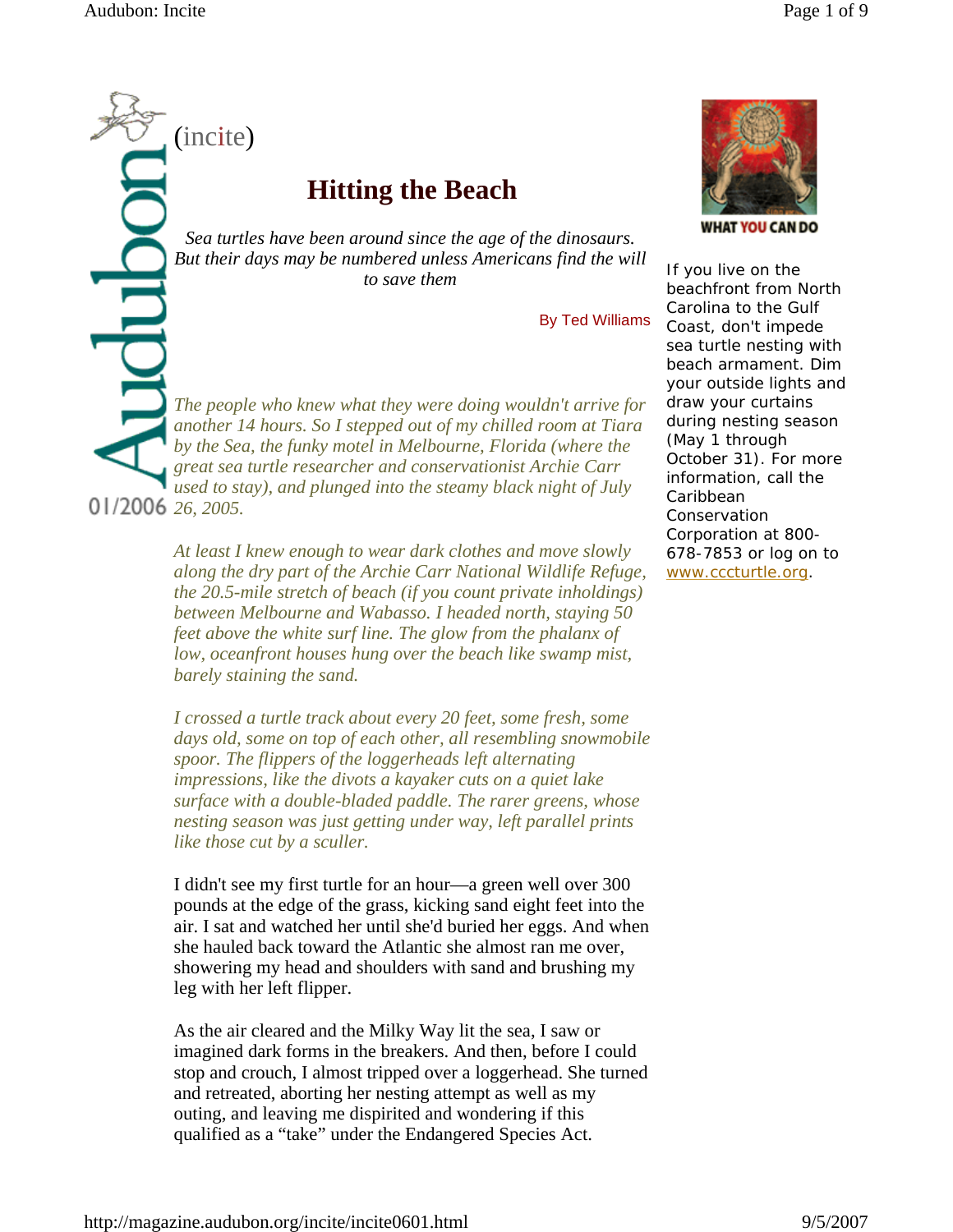**The Archie Carr National Wildlife Refuge,** designated by Congress in 1989, is one of the stunning successes of the Endangered Species Act and the National Wildlife Refuge System. It is far and away the most important sea turtle nesting area in the United States and one of the two most important in the world. Greens, which have a biennial nesting cycle, construct something like 2,800 nests here in a high year and 200 in a low year. Corresponding figures for the whole state are 8,000 and 500. Leatherbacks—the largest turtle on earth (up to 2,000 pounds) and the most grievously endangered of all sea turtles—nest on the refuge. A quarter of all loggerhead reproduction in Florida occurs within refuge boundaries. Loggerheads were doing okay here until about six years ago, when they started a steep decline. In 2004 loggerhead nests reached a 20-year low of 8,000, down from 20,000 in 2000. But 2005 was a better year—11,085 nests, while greens (3,640 nests) and leatherbacks (68 nests) had record seasons.

Because Florida's beaches sustain 90 percent of the nation's sea turtle nesting, it's imperative that the state have especially enlightened policies for beach management and coastal development. Instead, it has the most backward in the nation.

Because Florida's beaches sustain 90 percent of the nation's sea turtle nesting, it's imperative that the state have especially enlightened policies for beach management and coastal development. Instead it has the most backward in the nation. For example, it is one of the few states that still permit extensive shoreline "armoring" with cement and metal seawalls. Seawalls do little to protect human dwellings, which shouldn't be built on the beachfront any more than they should be built on a river's floodplain. And seawalls deflect wave energy seaward, thereby eroding sand. Instead of a beach, sea turtles find gravel and bedrock that's inundated at high tide. In the unlikely event that a turtle keeps moving inland, she hits her head on the seawall. In Florida you can even build seawalls for land speculation—that is, you may lawfully use them in an attempt to protect undeveloped land.

Seawalls encourage development, which, in turn, brings more seawalls. And seawalls give home buyers a false sense of security. Florida's beachfront dwellings, allegedly protected by seawalls, are forever being destroyed by storms. In many cases owners are able to collect taxpayer-provided state and federal insurance, then rebuild.

Sarasota County, on Florida's west coast, provides a vignette of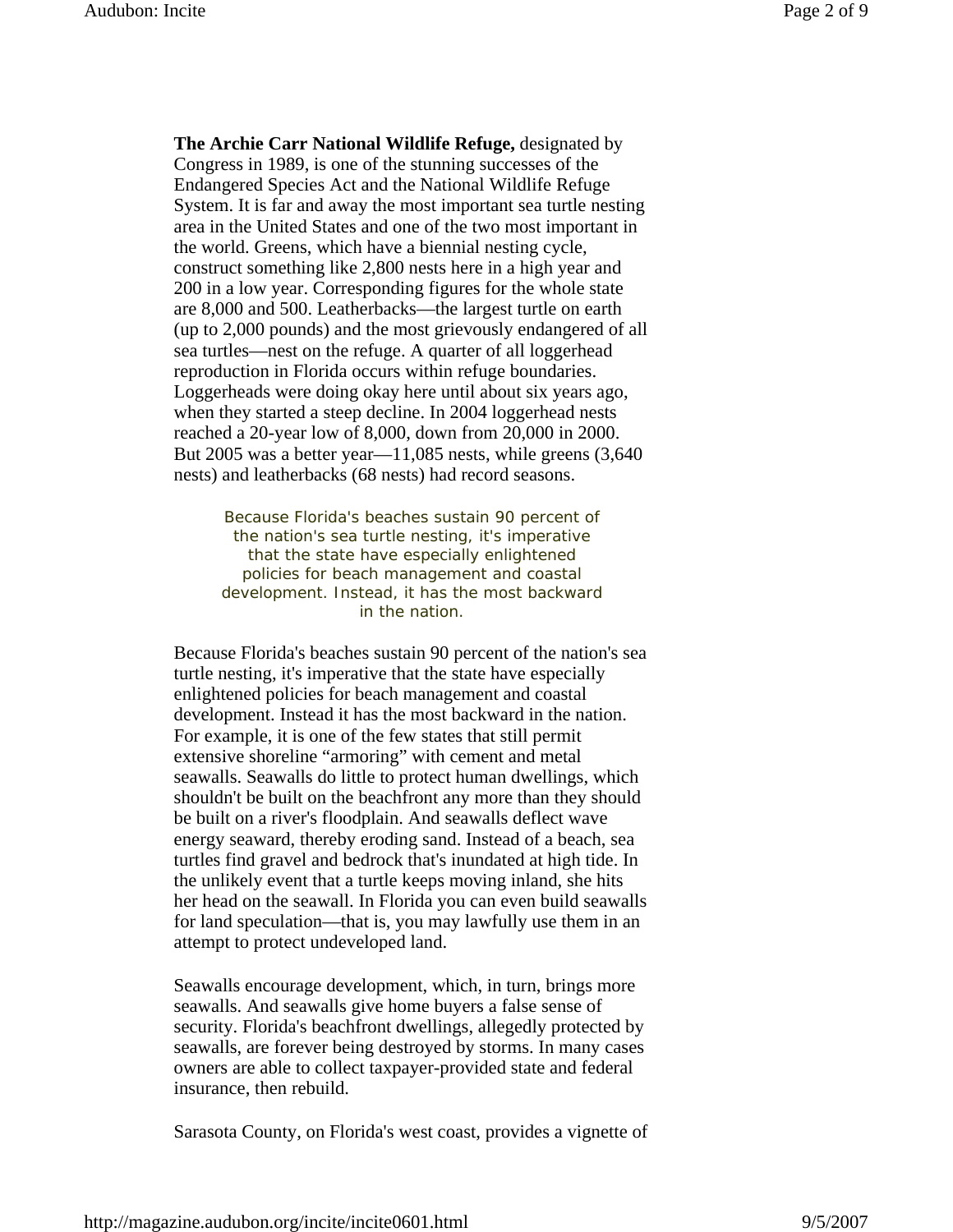what's happening statewide. About a third of the county's 35 mile oceanfront has been armored with seawalls, and more are going up. On Casey Key, where houses built in the path of the advancing sea are being washed away, residents have recently obtained a permit to construct a 600-foot-long cement-andaluminum seawall. And in Manasota Key—with the highest density of turtle nests on the Gulf Coast—beachfront residents are pushing for, and doubtless will get, a 2,400-foot seawall. *Retreat* is a word anathema to Florida bureaucrats and the \$200 million-a-year Florida seawall industry. But when you're squaring off against a storm-prone sea—particularly one swelling with ice-cap meltwater from global warming—retreat is the only sane course.

Floridians have a legal right to laterally traverse the sandy beaches of the state. But by removing beaches, seawalls usurp that right. When state and county bureaucrats allow a community to build a seawall, they are sacrificing a public beach for the express benefit of private property owners and developers.

Once the beach is gone the only option is "beach renourishment"—a euphemism for making a fake beach. Usually the U.S. Army Corps of Engineers attends to this by using huge dredges to strip-mine sand from the ocean floor (along with juvenile turtles and entire benthic communities, including crustaceans, mollusks, worms, sponges, corals, and sea grasses). The resulting turbidity can last for months, clogging the delicate gills of filter feeders and starving sight feeders such as pelicans, terns, gulls, gannets, loons, cormorants, sea ducks, and all manner of predatory fish. A billion dollars in federal, state, and municipal funds has been spent in Florida for fake beaches, and 90 percent of these fake beaches have washed away within five years.

In the process of sucking up offshore sand, the Corps smothers coral reefs, critical habitat for juvenile sea turtles of five species, all of which are protected by the Endangered Species Act. Then, when adult turtles make landfall, the alien sand may be too coarse for them to dig through or so fine that it falls back into their egg chambers as fast as they dig. The habitat of shorebirds is destroyed. Invertebrates are smothered. Maybe the beach ecosystem recovers; maybe it doesn't. It's as if you dumped five feet of dry, gritty dirt on your front yard. Something will grow there eventually, but not your lawn.

**My guides arrived at noon the following day—**David Godfrey, Gary Appelson, and Renée Zenaida, all of the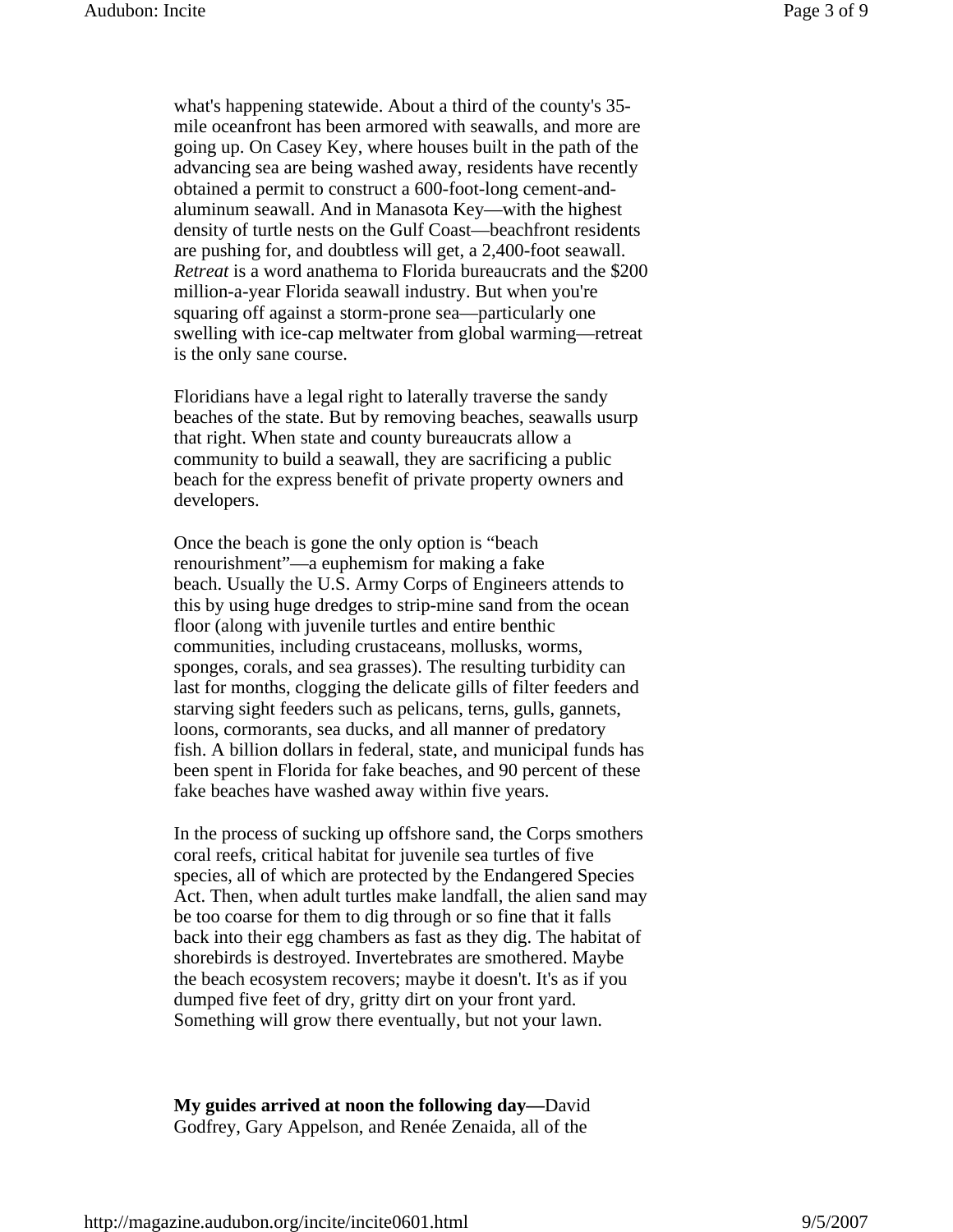Caribbean Conservation Corporation, the world's oldest sea turtle research and protection outfit. Godfrey, the CCC's director, drove us to a typical seawall, tucked up against the refuge's southern boundary, in Wabasso. Seventeen oceanfront cottages supposedly protected by the wall had been torn up in 2004 by hurricanes Frances and Jeanne; of these, eight had been totally destroyed. The 1,800-foot seawall had broken in half and caved in. Most of the beach—prime turtle nesting habitat—was gone. Instead of protecting the cottages, the wall had destroyed most of the beach in front of it and severely damaged 200 yards of beach to the south. "Over there was Wabasso Park," said Godfrey, pointing to a gravel-lined gully on our right. "That's where the public bathrooms used to be. Gone. And the people who buy these lots are going to come back and build something bigger and feel like they're safe because of the [repaired] wall." Godfrey related a confrontation he'd had with one of the homeowners when the wall was going up: "The guy came out on the beach and started grilling me: 'Who are you? What do you want?' I told him we were concerned about sea turtle nesting and had differing opinions about how to deal with beach erosion. 'Well, this is my house, and I'm gonna do what I need to protect it, and blah, blah, blah.' Well, that's how he 'protected' his house." Godfrey pointed to a gray floor—all that was left.

The new buildings that will go up will be subsidized by state and federal flood insurance. And now that the seawall has removed most of the sand, residents will demand perpetual beach renourishment. "This is just a tiny snapshot," declared Appelson.

And Godfrey added: "Rather than allowing this monstrosity on the beach, the state should have bought these dinky little bungalows. Granted, I wouldn't want my home destroyed if it were on the beach, but the sea is here, and rather than protecting every one of these buildings, we ought to identify places where we can move back. If there's not a high-rise, we should be buying these people out."

As a classic example of what not to do, the Wabasso seawall fiasco has proved a net benefit to sea turtles. Beachfront development interests had pushed a law through the Florida legislature in 1995 that allowed local governments to authorize seawalls sans state permitting in the event of "emergencies." Construction had to start within 60 days of the emergency, and the seawall had to be "temporary." Suddenly "emergency" seawalls were popping up all over the state. One of the first armoring projects under the new law was the Wabasso seawall in Indian River County. Construction began more than a year after the emergency, and there was nothing "temporary" about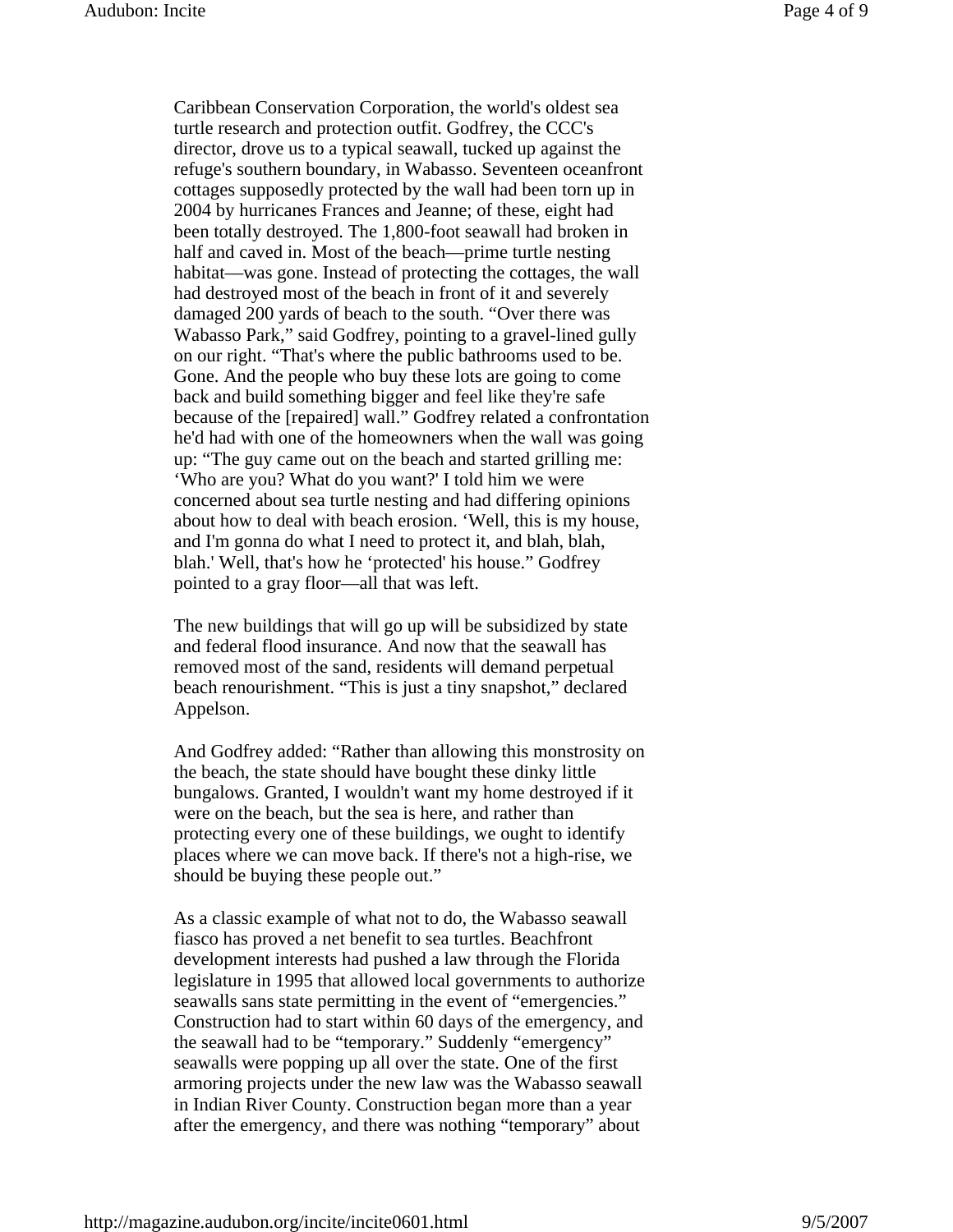it (at least until the hurricanes ripped it apart). The Florida Department of Environmental Protection (DEP) and the U.S. Fish and Wildlife Service looked the other way. So the CCC sued the county for illegal seawall authorization. It then asked the DEP to issue a statement that the project was illegal. The department demurred. The CCC asked the Fish and Wildlife Service to issue a statement explaining that authorization of the wall resulted in a "take" of sea turtles and was therefore unlawful under the Endangered Species Act. The service demurred. However, the discovery process forced the state to admit that the wall was illegal.

Had it filed for an Endangered Species Act violation, the CCC might have gotten the county and the homeowners to provide mitigation for the wall through a habitat conservation plan, but the group saw an opportunity for a great deal more. It went after and obtained a settlement for a habitat conservation plan for the entire county that included a moratorium on all seawall construction pending Fish and Wildlife Service approval. The plan, approved in 2004, finally forced the service to admit that seawalls do indeed result in a take of sea turtles, and it requires the county to monitor turtle nesting along its beaches, sponsor sea turtle education programs, protect nests from such predators as skunks and raccoons, place a cap on the number of seawalls it authorizes, and enforce a strict coastal lighting code so that adult turtles aren't repelled and hatchlings don't become disoriented and move away from the sea.

**From Wabasso we drove north** to a beachfront cottage in Brevard County that had supposedly been made storm safe by tubes—portable, plastic seawalls that are filled with sand and that hold back the sea about as successfully as did King Canute. The county has a ban on seawalls, but the tubes' developers got around it with shrewdly applied political pressure and by putting on a medicine show in which they asserted that their device shouldn't count as a seawall and that it was the next best thing to Dr. Kickapoo's Elixir for Rheum, Ague, Blindness, and Insanity. The developers have even tried to push through legislation that changes the definition of "dunes" to include their tubes. The tubes I saw, erected inside the refuge and after the hurricanes of 2004 had blown out the cottage's walls, were also "protecting" a vacant lot (illegally, because the tubes are regulated differently than hard seawalls).

"The kindest thing I can say about these tubes is that they're experimental," said Godfrey. "Engineers who have looked at this stuff say it's essentially worthless. We're laying out this experimental crap in the middle of the densest sea turtle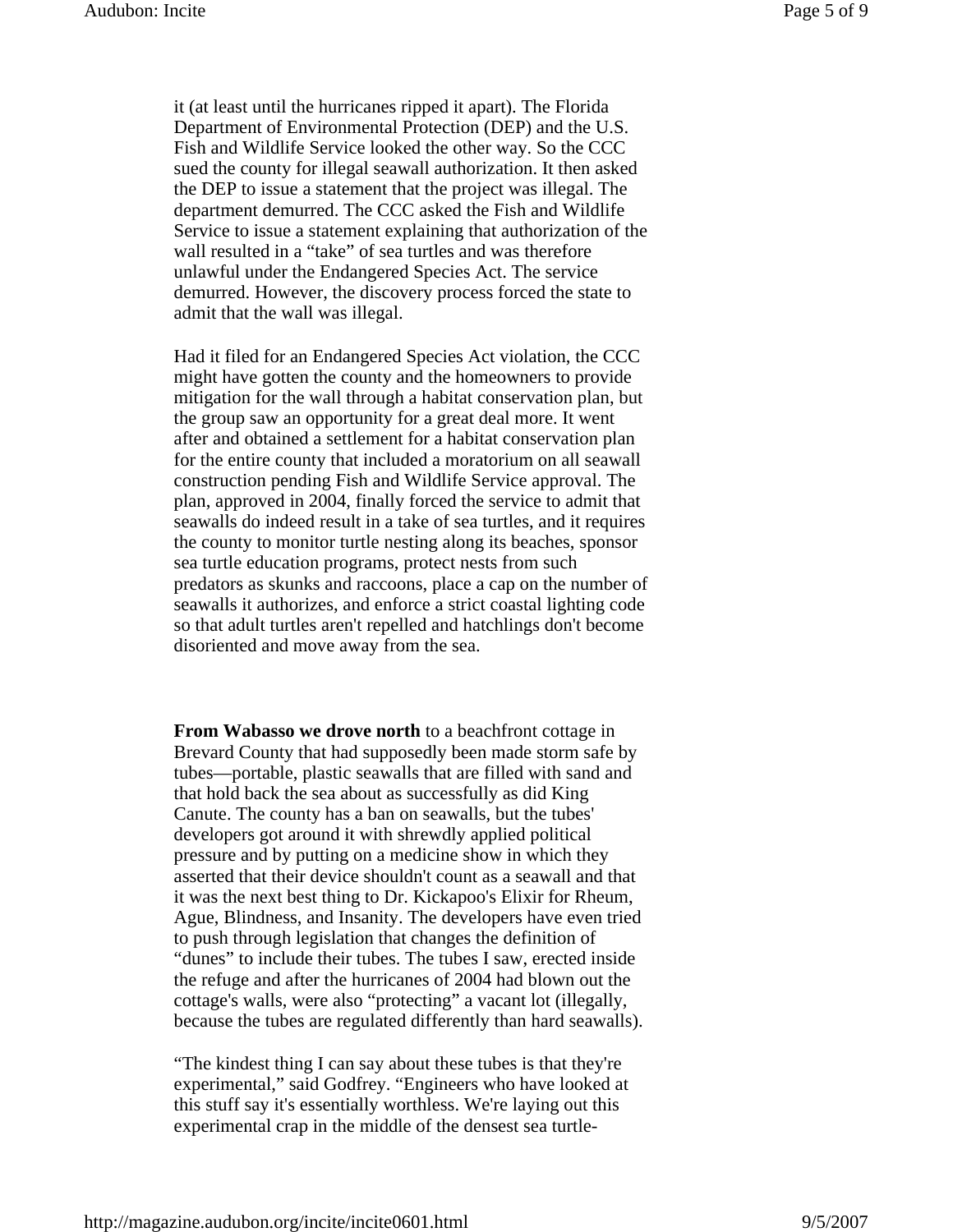nesting beach in America to protect homes that are already destroyed. It's ridiculous. It makes me want to vomit when I see this. State, federal, local governments, and the Richard King Mellon Foundation spent over \$100 million buying land for this refuge. There should be a mechanism for the state to evaluate a house like this and force it to be moved back."

In 1986 the state developed a program called the Coastal Construction Control Line by which dwellings allowed within the impact area of 100-year storm events must be built "hurricane safe" and sited to protect the beach-dune system. Since then the state has presided over the building of all manner of allegedly "hurricane-safe" structures, many of them behind seawalls and tubes, but it has done little to enforce protection of the beach-dune system. The nonenforcement is a function of property values. A single lot—100 feet of beach frontage—in this part of Florida now sells for about \$2 million; that's up from \$100,000 just 10 years ago. Moreover, the lavish tax base funds schools, hospitals, police, and other services, addicting communities to unregulated coastal development.

When the allegedly hurricane-safe replacement for the ruined cottage goes in behind the tubes, it will set the new line for coastal construction, and state and federal taxpayers will again get to pay for flood insurance. "You've heard about all that swampland for sale in Florida?" Godfrey asked me. "Well, these 'storm-proof' beaches are the new Florida swampland."

These tubes are just one of countless quack cures with which beachfront residents and politicians are continually seduced. Another is the net groin—a four-foot-high porous fence, perpendicular to the beach, that extends 150 feet seaward from the mean high-water line and is anchored by steel posts driven into the sand. It's supposed to function like those rock jetties called "groins," which build up the beach on one side and starve it on the other. Last July, a day before the Brevard County commissioners were to consider spending \$592,595 to install net groins inside refuge boundaries and across from the Crystal Lakes subdivision, the newspaper *Florida Today* asked Godfrey to comment on the system's efficacy. "Let's forget about all the turtle impacts and pretend this thing works," he told the reporter. "It's going to cause sand to build up on the north side and deplete sand on the south side. Is that success? We've all seen what that looks like at Sebastian Inlet. The people to the north are happy; the people to the south are furious and suing." The next day no commissioner would second the motion to approve.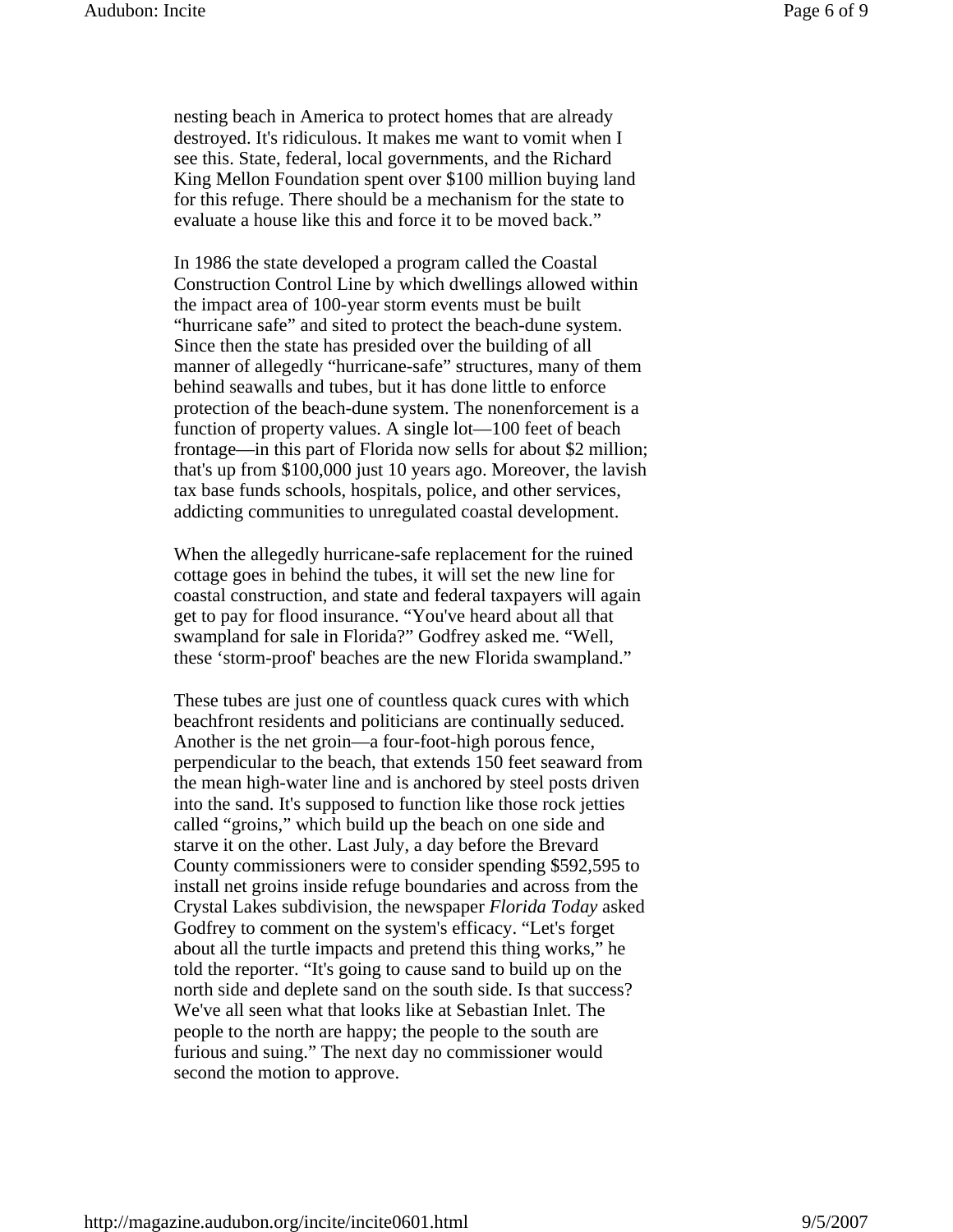**Turtles are adored by the public** —so much so that Steven Spielberg's hugely successful ET, the extraterrestrial, was modeled after one. But whether or not Americans are willing to make the sacrifices necessary to save sea turtles from extinction is much in doubt. Still, I was heartened to see the way the locals had embraced sea turtles. Under special permits, citizens groups walk beaches nightly, identifying species, monitoring nesting activity, reporting strandings, documenting light-induced hatchling disorientation. There were sea turtle motifs everywhere I looked—on buildings, mailboxes, and signs. A tile mural of sea turtle hatchlings adorns the wall of the Publix supermarket in Melbourne. When my guides stopped there to buy red cellophane for our flashlight so the beam wouldn't spook the turtles, Appelson asked the girl at the counter if she had something smaller and less expensive than the big roll on the shelf. "No," she answered, grabbing the roll and ripping it open. "See," she said. "This one's damaged. You can have it. Go watch turtles."

I was heartened to see the way the locals had embraced sea turtles. Under special permits, citizens groups walk beaches nightly, identifying species, monitoring nesting activity, reporting strandings, documenting light-induced hatchling disorientation.

The reason the beaches of the Archie Carr refuge are so dark is because people dim their lights so as not to drive away adult turtles or draw hatchlings from the ocean and into harm's way—not much of a sacrifice, especially considering the energy it saves. But many people in Florida aren't willing to do even that. Hotel magnate Charles Hilton of Panama City Beach (no connection with the Hilton hotels) has been fighting Bay County's turtle-safe lighting ordinance. Hilton and his family own a Holiday Inn SunSpree, a Day's Inn, and a Ramada Inn. Because of the intense lighting around these hotels, they're the dominant features on the beach, and Hilton wants to keep it that way. The turtle eggs should be taken out of his way, he explained to the Bay County commissioners in writing: "It seems apparent that a [turtle egg] relocation program will be more effective than passing an extensive turtle lighting ordinance, and certainly the cost-benefit ratio will be better."

The trouble with digging up and relocating turtle eggs is that you don't know where they all are and that lots of the ones you relocate don't hatch, as a result of being disturbed. On August 3, 2004, the Fish and Wildlife Service issued Hilton the following warning: "The emergence from the nest and crawl to the sea is one of the most critical periods of a turtle's life. Hatchlings that do not quickly make it to the sea become food for ghost crabs and birds or become dehydrated. . . . The courts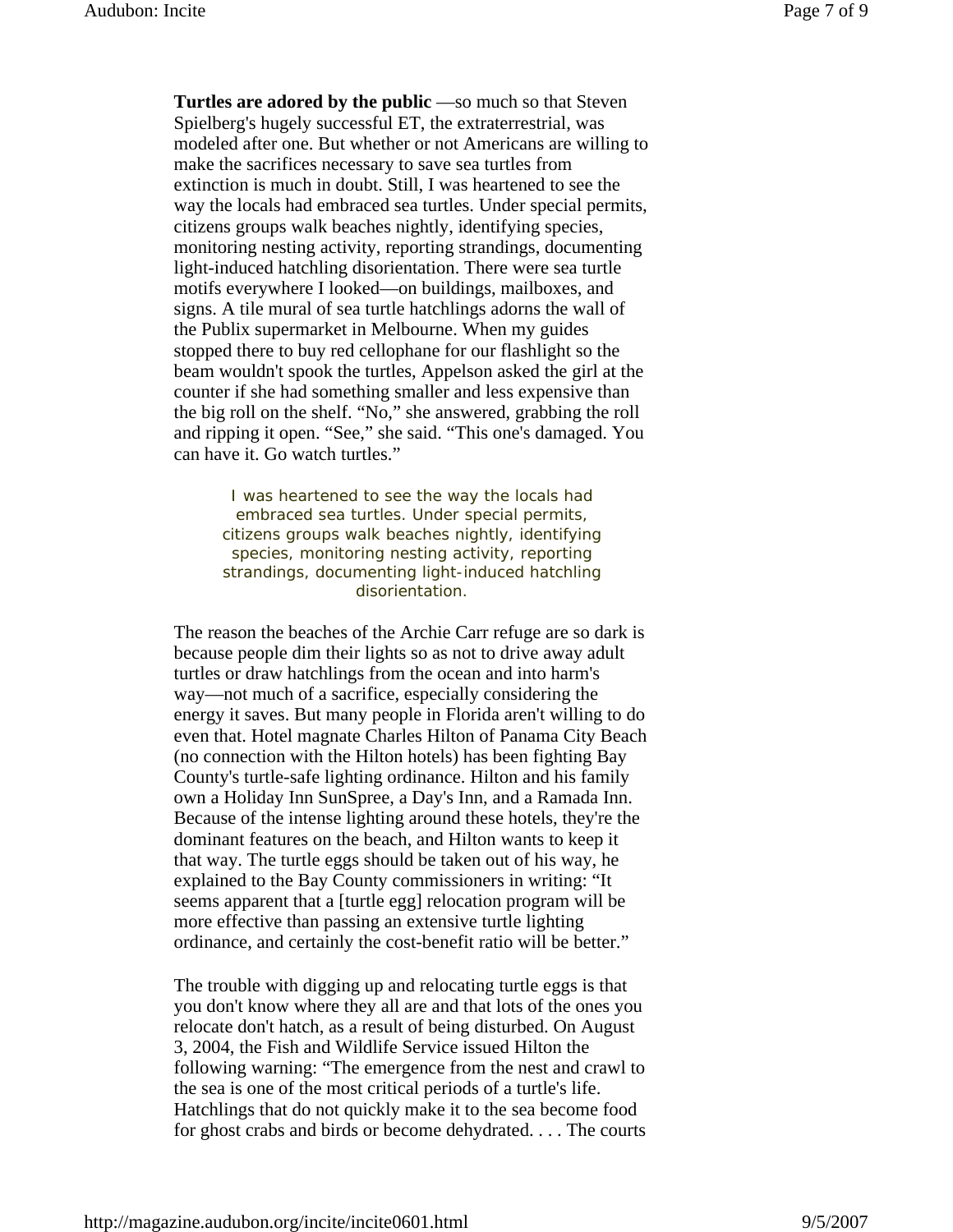determined that beachfront lighting causes take of sea turtles, and that local governments and other parties can be liable for that take." The service has even offered to share the cost of retrofitting Hilton's lights. He refused. "Total disorientation" of hatchlings has been documented under Hilton's lights.

"Has there been any progress with Mr. Hilton and his people since you issued your warning?" I asked the Fish and Wildlife Service's Lorna Patrick.

"No," she replied. "I've been trying to get them to work with us, and they are unwilling to do so." When I asked her if her agency was going to prosecute for an Endangered Species Act violation, she said: "I don't make that decision; our lawenforcement people do."

**When I walked the refuge with my CCC guides,** the beach seemed darker, the Milky Way brighter. One house, however, was ignoring the lighting ordinance with front-yard floodlights. "See," said Appelson, "that guy doesn't care." But no sooner were the words out of his mouth than the lights died. The guy did care.

It wasn't 10 minutes before turtles started lumbering out of the sea. The first one emerged directly in front of us, and we dropped quickly to our knees. "She sees us," said Godfrey. "She's gonna bail." And with that the big loggerhead turned quickly and reentered the waves. Godfrey and Appleson weren't concerned. This happens all the time, they said. You want to do everything you can to avoid it, but sometimes you can't. "She'll try again, probably within an hour," said Godfrey. So I was absolved. There had been no "take" the previous night.

After the seventh turtle, Appelson said, "I've never seen it this good." But it was both good and bad. All the turtles I saw that night turned back when they hit the "FEMA berm." Four months earlier, supposedly to protect beachfront houses from hurricanes, the Federal Emergency Management Agency had constructed an artificial dune along the top of the beach. There was something about it the turtles didn't like, explained Godfrey. Maybe the sand is too soft for egg chambers. When I tried digging a hole in the berm the walls instantly collapsed. In 2005 the rate of "false crawls" on the refuge was 59 percent for loggerheads and 66 percent for greens. Before the berm the average had been 44 percent for loggerheads and 49 percent for greens.